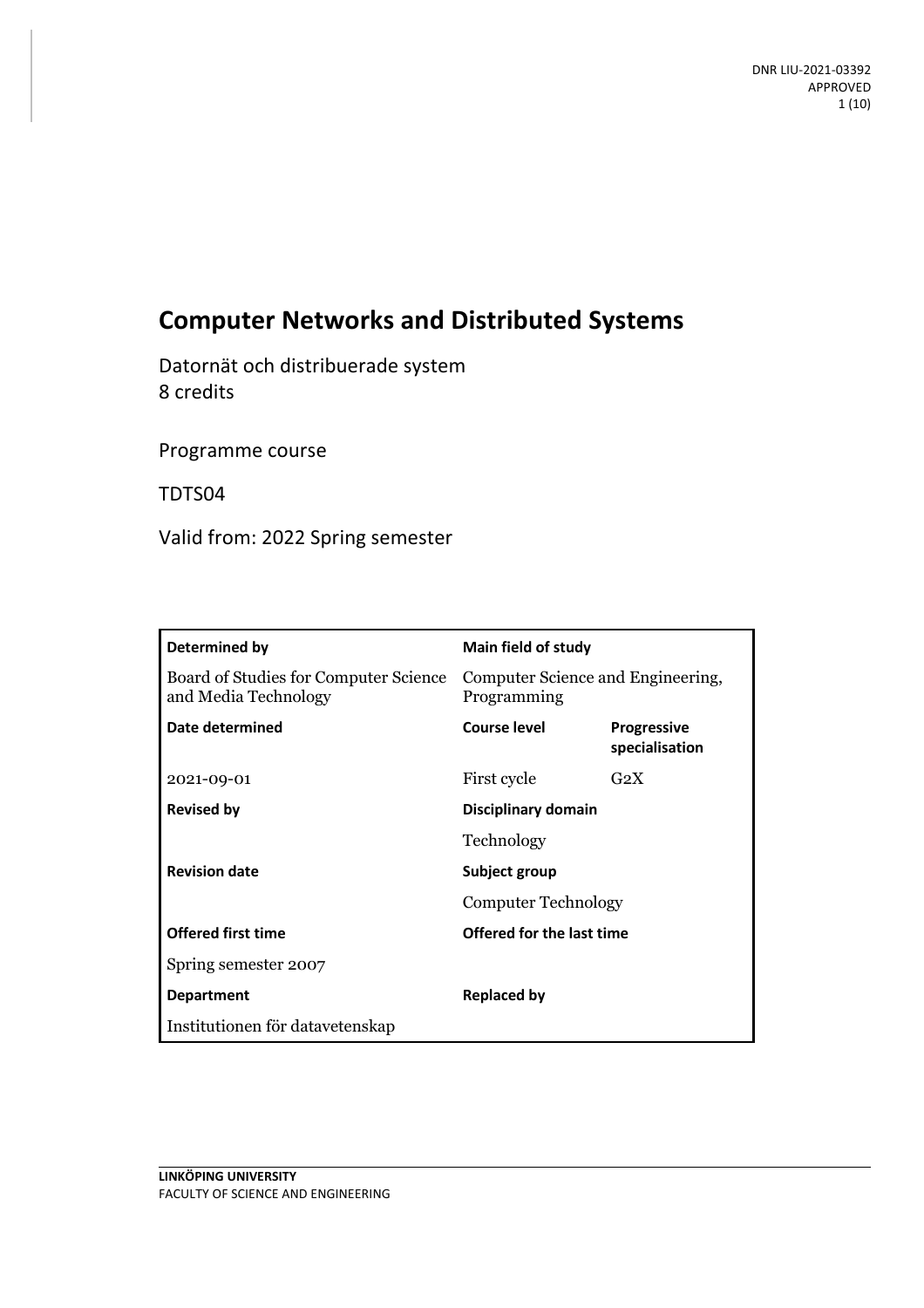# Course offered for

- Master of Science in Industrial Engineering and Management
- Master of Science in Industrial Engineering and Management International
- Bachelor of Science in Computer Engineering
- Bachelor's Programme in Programming

# Prerequisites

Knowledge of  $C$ ,  $C$ ++ or Java are required in order to be able to manage the laborations in the course. The student is also assumed to know how to construct and test programs in a Unix environment.

# Intended learning outcomes

Computer networks are playing an increasingly important role in the society. It is predicted that there will be <sup>50</sup> billion devices connected to the Internet by 2020. With an enormous increase in the number of wired and wireless devices connected through the Internet, as well as improved network bandwidth and computer capabilities, we are moving towards a society in which users expect to access anything they want, whenever and wherever they are. To enable this trend and all the emerging services provided over the Internet (e.g., social networks, video streaming, and the Internet of things) it is therefore critical for today's computer science students to have a good understanding for computer networks.

TDTS04 isa basic course in computer networks and distributed systems. The course covers the basics for how a network and its applications operate; what a protocol is; how they work, and what the most important applications of the Internet are. It also covers the fundamentals of distributed systems, and some of the design tradeoffs that these systems commonly must take into consideration. In the labs you will learn more about the mechanisms in some important and fundamental Internet protocols and some basic programming of distributed systems. The final exam will test your understanding and knowledge of the subject. After the course, you are expected to be able to:

- Explain, describe, and analyze a typical network architecture, including the importance of network layers and encapsulation
- Explain the different basic types of protocols, communication channels, and network types

You should have a deep understanding of the network architecture and the protocols associated with the different layers:

- Describe and analyze the most common application architectures in the Internet, how the most important application-layer protocols work and the service they provide
- Analyze and explain important design considerations at the transport layer,

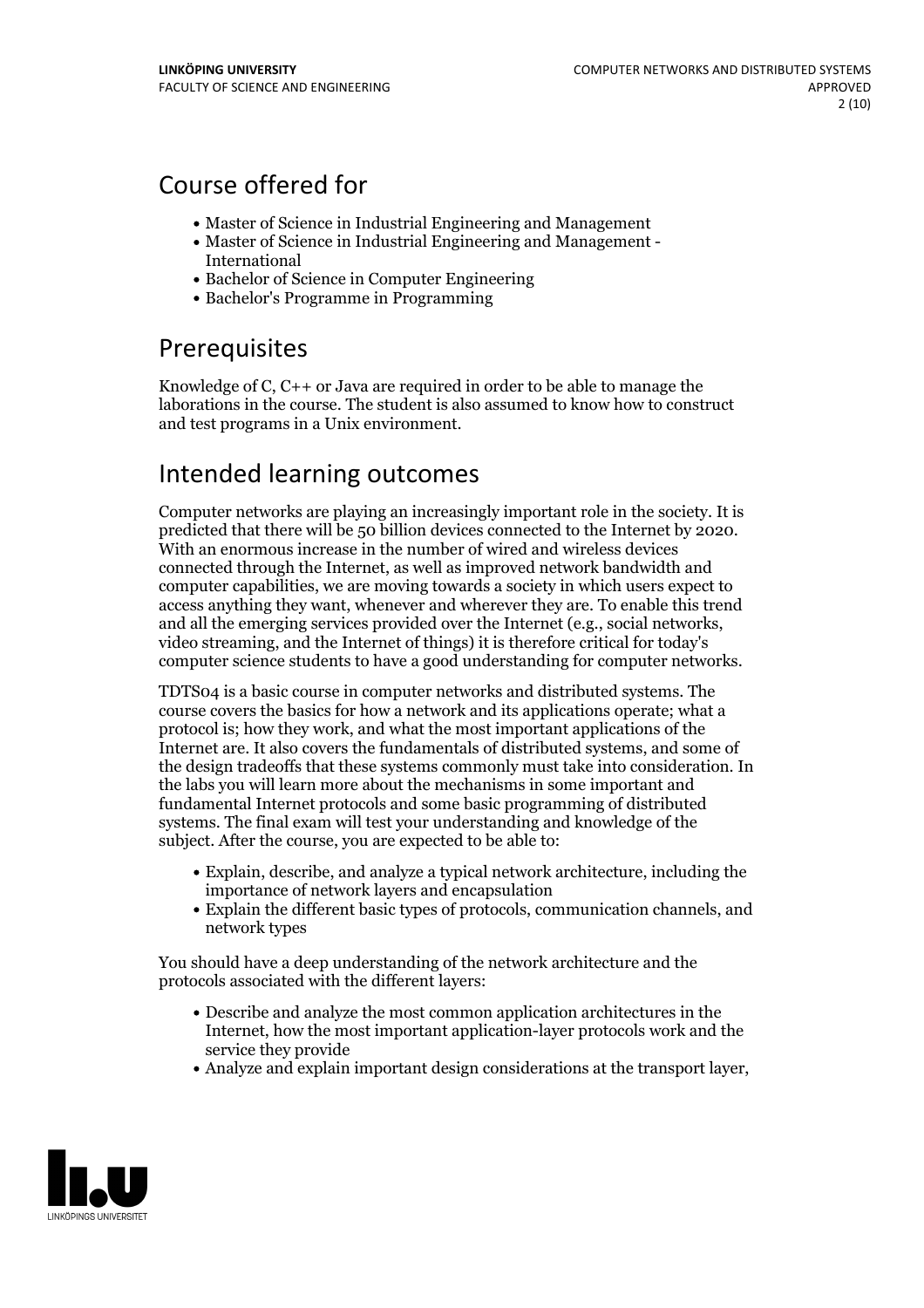including describing how TCP's flow control and congestion control works, and how reliable data transfer is implemented in TCP

- Motivate and explain how routing and forwarding is implemented on the Internet, including describing how IP addressing and fragmentation works
- Describe and explain different link-layer technologies and how they work

You are also expected to understand how distributed systems can be built on-top of the network architecture. More specifically, you should be able to:

- Define what a distributed system is and its most important goals
- Explain the relationship between architectures, processes and communication
- Exemplify different types of transparency, scaling techniques
- Analyze and explain some of the fundamental differences in different system architectures
- Describe and explain how to achieve synchronization, consistency and replication
- Implement, motivate, and explain the design of various types if distributed system architectures, including object-based distributed systems (e.g., using Java RMI), MapReduce, and Web-based distributed systems (including how a proxy cache works)

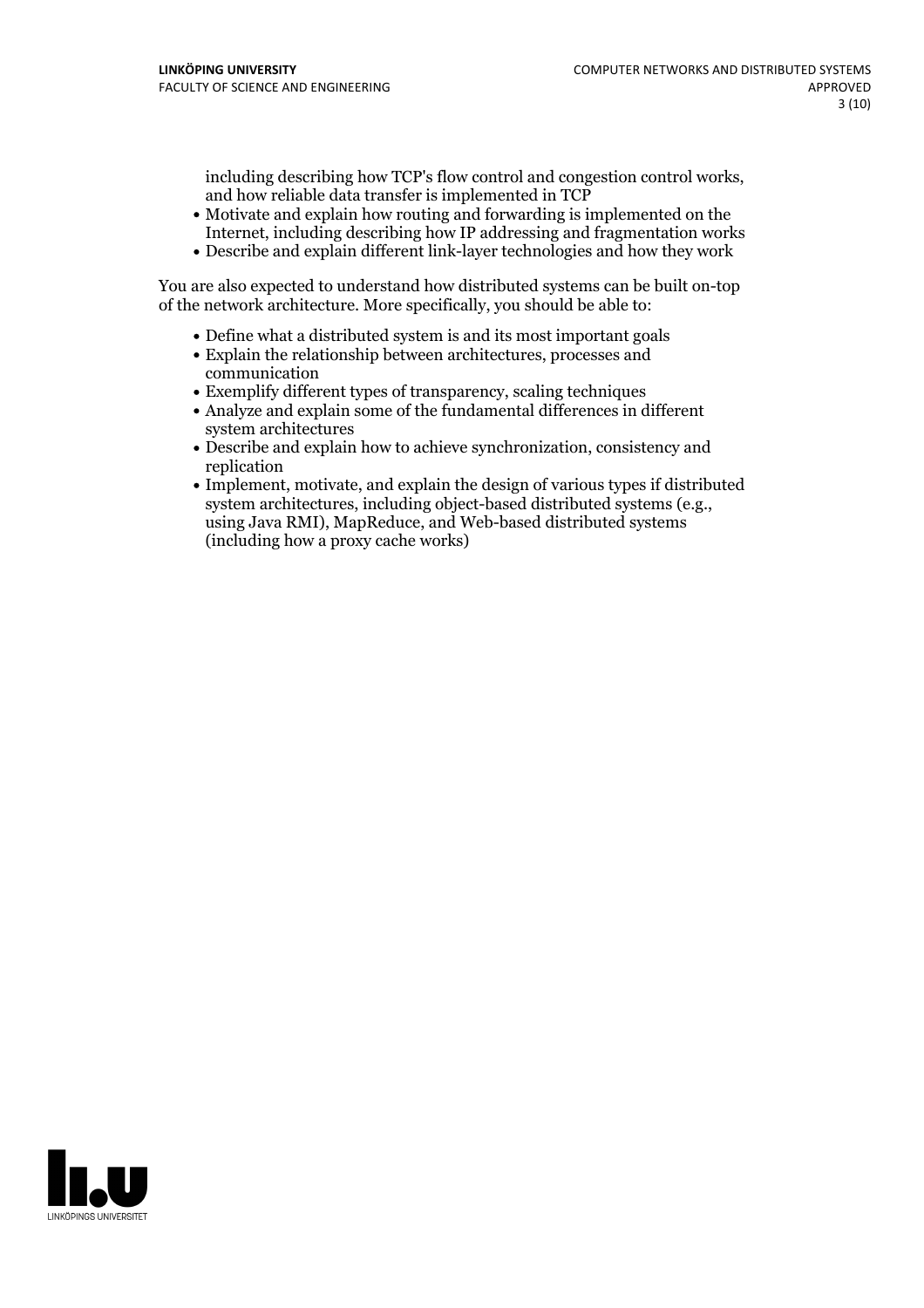# Course content

Basics for distributed systems, definitions, transparency, scaling, architectures, execution techniques for remote procedure calls (rpc and port mapping), and socket-based communication between processes. Pitfalls when implementing distributed systems. Object-based distributed systems (Corba and Java RMI) and web-based distributed systems (HTTP and web services). Communication and process models, naming, synhronization, consistency, caching, replication, and fault tolerance. UTC, NTP. Lamport and vector clocks. Mutual exclusion. Application architectures: client-server (centralized, decentralized/p2p, multitiered) and hybrid, exemplified with HTTP, e-mail, file transfer, DNS, Bittorrent, and Skype. CDN and Akamai. Protocol terminology. Protocol layer concept.<br>Reference models for network architectures. System architectures. areas for computer networks and distributed systems and examples of commercial network services. Network types, their characteristics and components (router, switch, hub, repeater). Protocol mechanisms and channels. Access network techniques. Different types of MAC protocols. The collision domain concept. The sliding window protocol. Error detection. Local area networks (IEEE 802.3). Wireless networks (Bluetooth, WiFi, WiMax). Extending LANs. Internet and standardization. The TCP/IP protocol family. Distance vector and link-state routing. ICMP. ARP. NAT. DHCP. Naming, addressing and routing in the Internet. TCP's retransmission timer, flow control and congestion control. Reliable data delivery in TCP. Three-way handshake. Network performance issues. Internet applications (the domain name system, e-mail, file transfer, the web, and network mangement). IP telephony. P2P networks. The DHT data structure. Internet history. Internet design principles. Lan background. Trends.

# Teaching and working methods

The course consists of lectures and laborations.

# Examination

| UPG1 | Voluntary assignment | o credits | U.G        |
|------|----------------------|-----------|------------|
| TEN1 | Written examination  | 5 credits | U, 3, 4, 5 |
| LAB1 | Laboratory work      | 3 credits | U.G        |

# Grades

Four-grade scale, LiU, U, 3, 4, 5

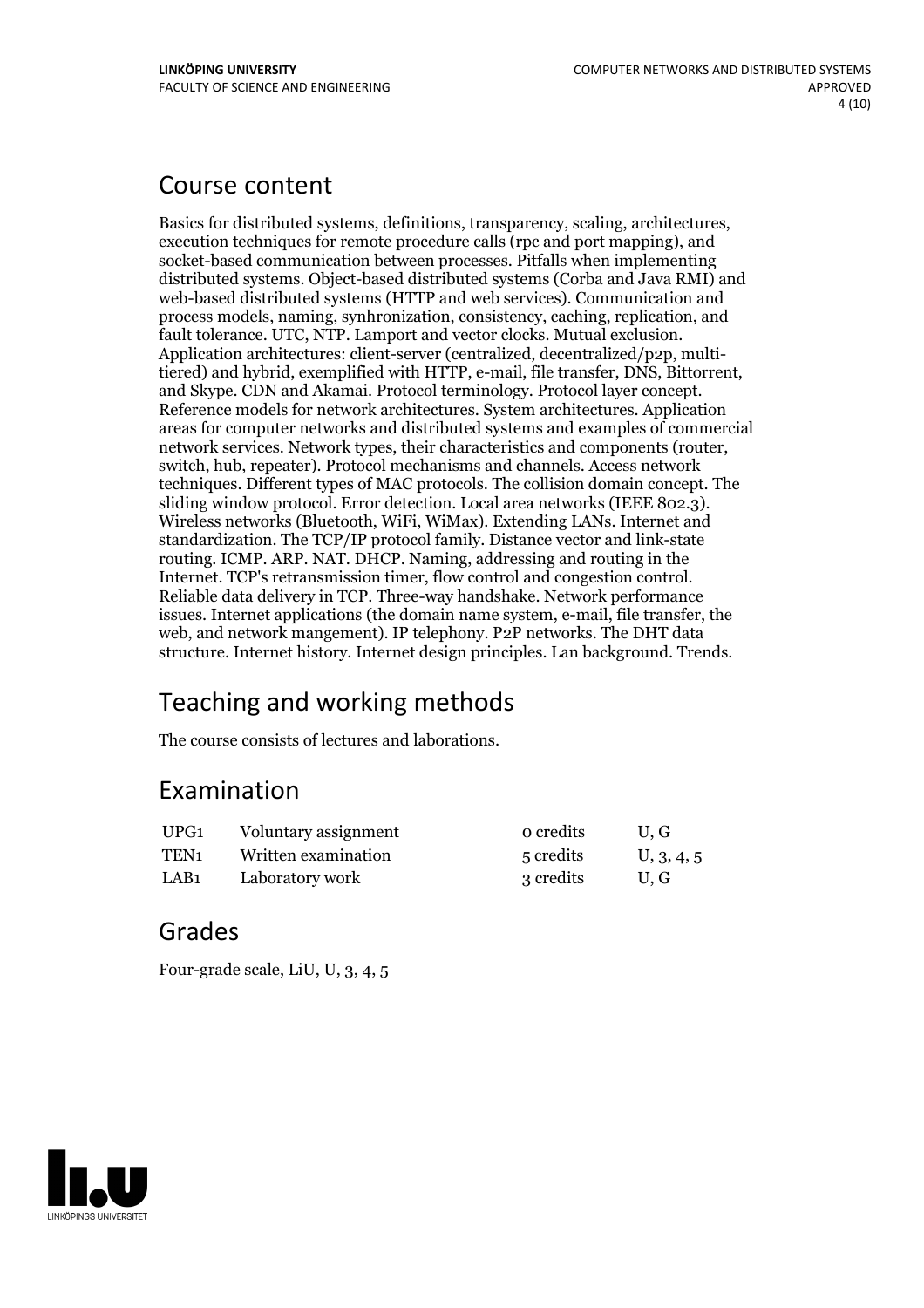# Other information

### **Suplementarycourses**

System Installation och Advanced Networks

### **About teaching and examination language**

The teaching language is presented in the Overview tab for each course. The examination language relates to the teaching language as follows:

- If teaching language is "Swedish", the course as a whole could be given in Swedish, or partly in English. Examination language is Swedish, but parts
- of the examination can be in English. If teaching language is "English", the course as <sup>a</sup> whole is taught in English. Examination language is English. If teaching language is "Swedish/English", the course as <sup>a</sup> whole will be
- taught in English if students without prior knowledge of the Swedish language participate. Examination language is Swedish or English depending on teaching language.

### **Other**

The course is conducted in a manner where both men's and women's experience and knowledge are made visible and developed.

The planning and implementation of a course should correspond to the course syllabus. The course evaluation should therefore be conducted with the course syllabus as a starting point.

If special circumstances prevail, the vice-chancellor may in a special decision specify the preconditions for temporary deviations from this course syllabus, and delegate the right to take such decisions.

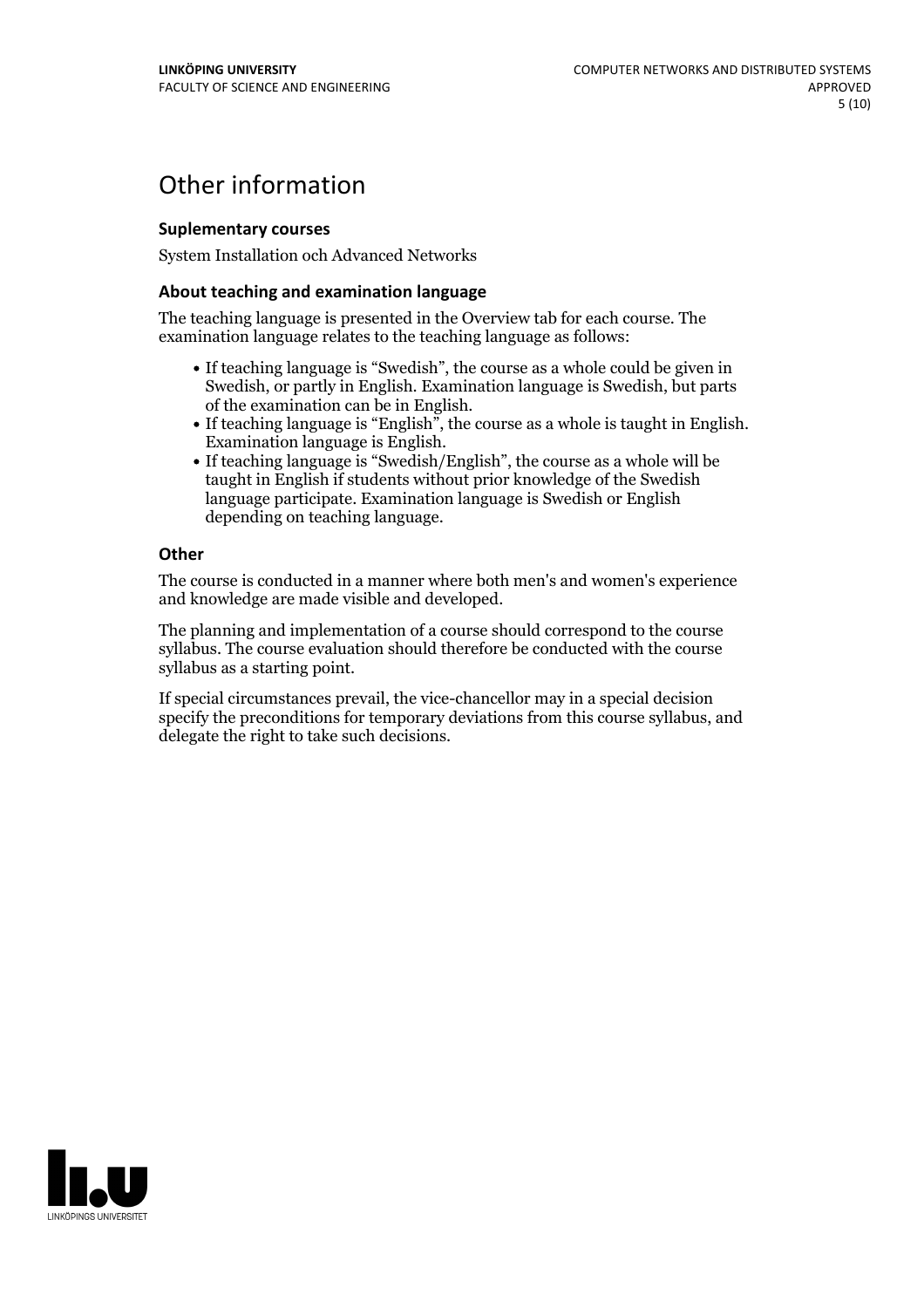# **Common rules**

### Course syllabus

A syllabus must be established for each course. The syllabus specifies the aim and contents of the course, and the prior knowledge that a student must have in order to be able to benefit from the course.

## Timetabling

Courses are timetabled after a decision has been made for this course concerning its assignment to a timetable module.

### Interruption in and deregistration from a course

The LiU decision, Guidelines concerning confirmation of participation in education (Dnr LiU-2020-02256), states that interruptions in study are to be recorded in Ladok. Thus, all students who do not participate in a course for which they have registered must record the interruption, such that the registration on the course can be removed. Deregistration from or interrupting a course is carried out using <sup>a</sup> web-based form: https://www.lith.liu.se/for- [studenter/kurskomplettering?l=en.](https://www.lith.liu.se/for-studenter/kurskomplettering?l=en)

## Cancelled coursesand changes to the course syllabus

Courses with few participants (fewer than 10) may be cancelled or organised in a manner that differs from that stated in the course syllabus. The Dean is to deliberate and decide whether a course is to be cancelled or changed from the course syllabus.

## Guidelines relating to examinations and examiners

For details, see Guidelines for education and examination for first-cycle and second-cycle education at Linköping University, Dnr LiU-2020-04501 [\(http://styrdokument.liu.se/Regelsamling/VisaBeslut/917592\)](http://styrdokument.liu.se/Regelsamling/VisaBeslut/917592).

An examiner must be employed as a teacher at LiU according to the LiU Regulations for Appointments, Dnr LiU-2021-01204 [\(https://styrdokument.liu.se/Regelsamling/VisaBeslut/622784](https://styrdokument.liu.se/Regelsamling/VisaBeslut/622784)). For courses in second-cycle, the following teachers can be appointed as examiner: Professor (including Adjunct and Visiting Professor), Associate Professor (including Adjunct), Senior Lecturer (including Adjunct and Visiting Senior Lecturer), Research Fellow, or Postdoc. For courses in first-cycle, Assistant Lecturer (including Adjunct and Visiting Assistant Lecturer) can also be appointed as examiner in addition to those listed for second-cycle courses. In exceptional cases, a Part-time Lecturer can also be appointed as an examiner at both first- and second cycle, see Delegation of authority for the Board of Faculty of Science and Engineering.

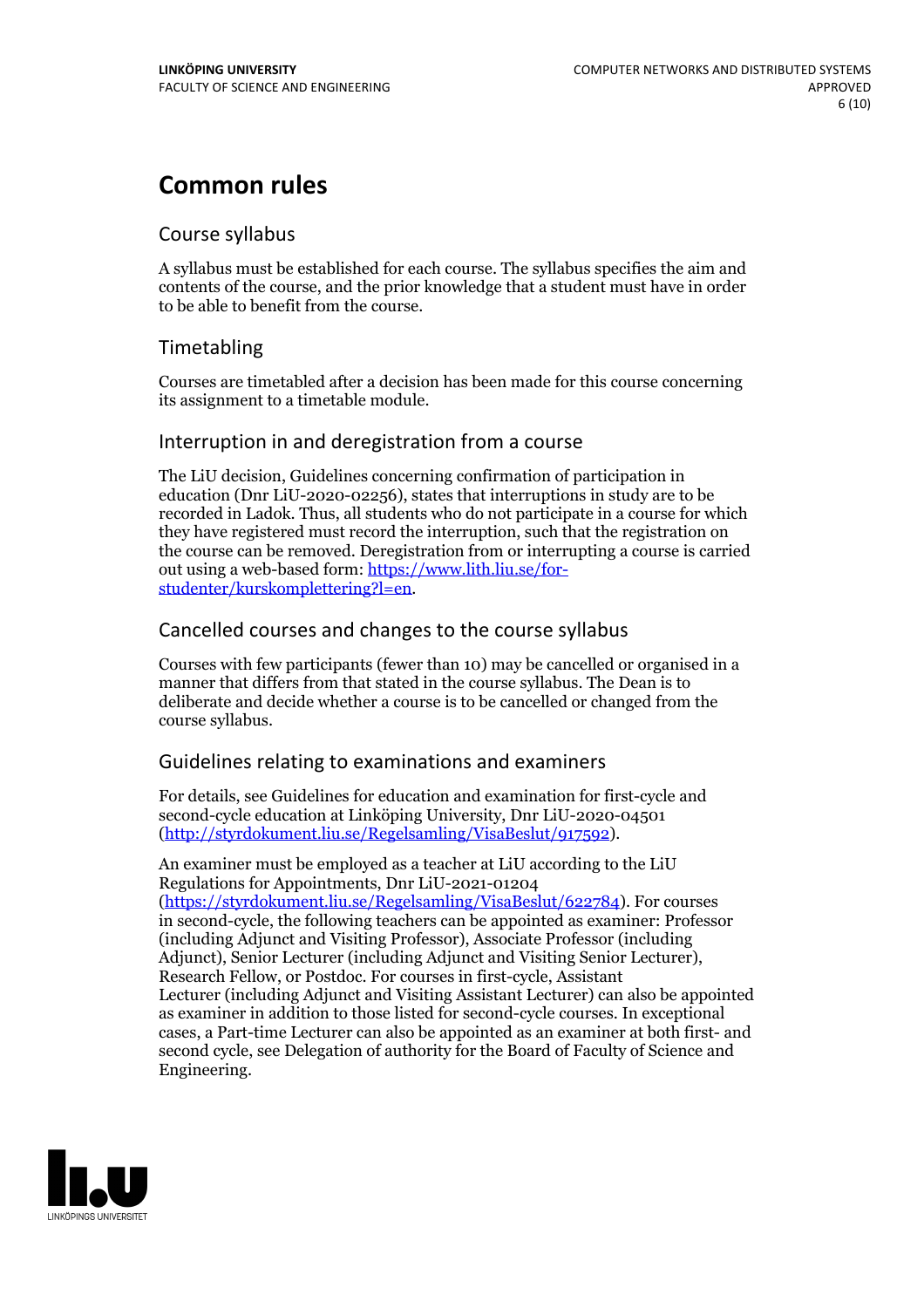## Forms of examination

### **Principles for examination**

Written and oral examinations and digital and computer-based examinations are held at least three times a year: once immediately after the end of the course, once in August, and once (usually) in one of the re-examination periods. Examinations held at other times are to follow a decision of the faculty programme board.

Principles for examination scheduling for courses that follow the study periods:

- courses given in VT1 are examined for the first time in March, with re-examination in June and August
- courses given in VT2 are examined for the first time in May, with re-examination in August and October
- courses given in HT1 are examined for the first time in October, with re-examination in January and August
- courses given in HT2 are examined for the first time in January, with re-examination in March and in August.

The examination schedule is based on the structure of timetable modules, but there may be deviations from this, mainly in the case of courses that are studied and examined for several programmes and in lower grades (i.e. 1 and 2).

Examinations for courses that the faculty programme board has decided are to be held in alternate years are held three times during the school year in which the course is given according to the principles stated above.

Examinations for courses that are cancelled orrescheduled such that they are not given in one or several years are held three times during the year that immediately follows the course, with examination scheduling that corresponds to the scheduling that was in force before the course was cancelled or rescheduled.

When a course, or a written examination (TEN, DIT, DAT), is given for the last time, the regular examination and two re-examinations will be offered. Thereafter, examinations are phased out by offering three examinations during the following academic year at the same times as the examinations in any substitute course. If there is no substitute course, three examinations will be offered during re- examination periods during the following academic year. Other examination times are decided by the faculty programme board. In all cases above, the examination is also offered one more time during the academic year after the following, unless the faculty programme board decides otherwise. In total, 6 re-examinations are offered, of which 2 are regular re-examinations. In the examination registration system, the examinations given for the penultimate time and the last time are denoted.

If a course is given during several periods of the year (for programmes, or on different occasions for different programmes) the faculty programme board or boards determine together the scheduling and frequency of re-examination occasions.

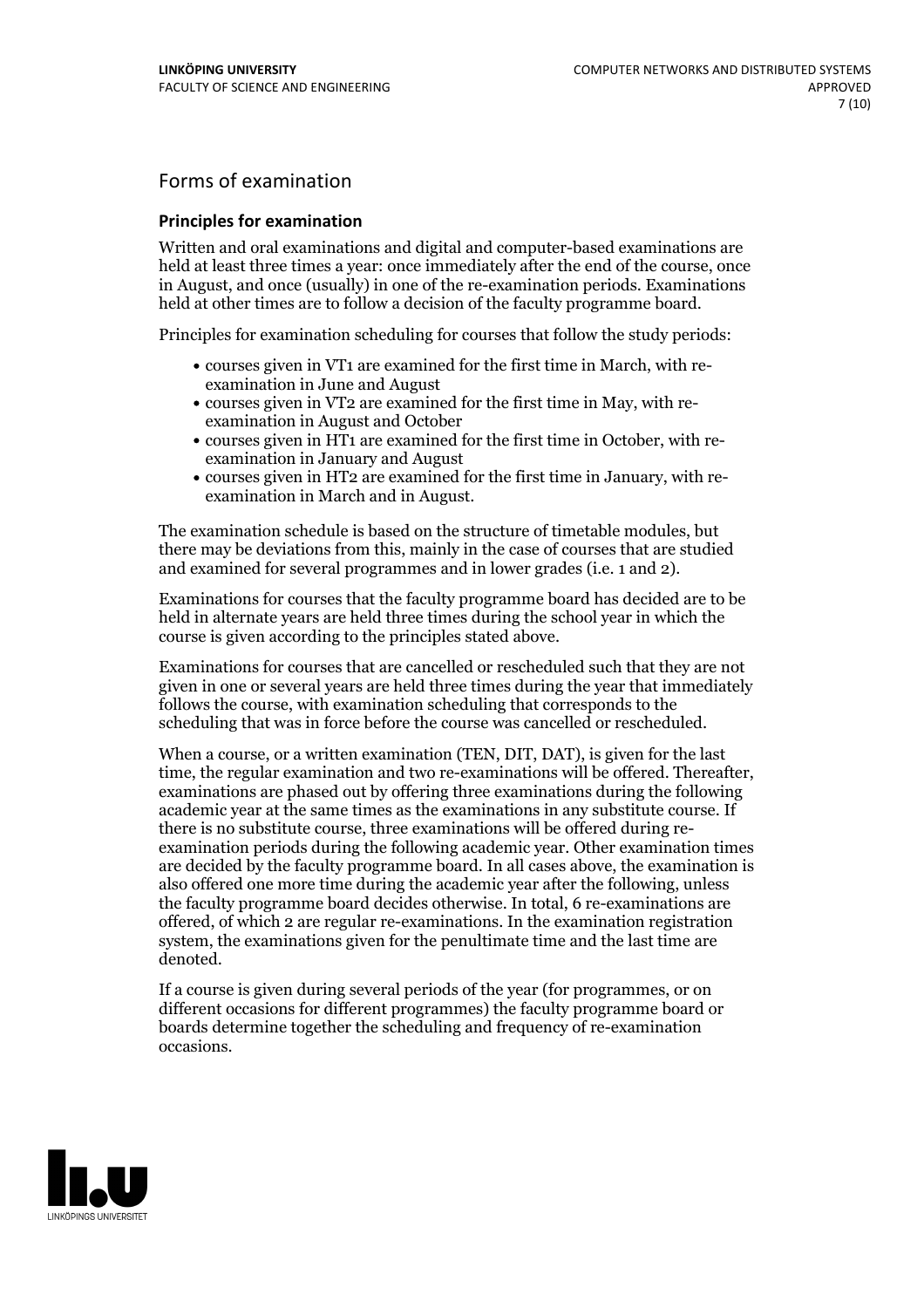### **Retakes of other forms of examination**

Regulations concerning retakes of other forms of examination than written examinations and digital and computer-based examinations are given in the LiU guidelines for examinations and examiners, [http://styrdokument.liu.se/Regelsamling/VisaBeslut/917592.](http://styrdokument.liu.se/Regelsamling/VisaBeslut/917592)

#### **Course closure**

For Decision on Routines for Administration of the Discontinuation of Educational Programs, Freestanding Courses and Courses in Programs, see DNR LiU-2021-04782. After a decision on closure and after the end of the discontinuation period, the students are referred to a replacement course (or similar) according to information in the course syllabus or programme syllabus. If a student has passed some part/parts of a closed program course but not all, and there is an at least partially replacing course, an assessment of crediting can be made. Any crediting of course components is made by the examiner.

#### **Registration for examination**

In order to take an written, digital or computer-based examination, registration in advance is mandatory, see decision in the university's rule book [https://styrdokument.liu.se/Regelsamling/VisaBeslut/622682.](https://styrdokument.liu.se/Regelsamling/VisaBeslut/622682) An unregistered student can thus not be offered a place. The registration is done at the Student Portal or in the LiU-app during the registration period. The registration period opens 30 days before the date of the examination and closes 10 days before the date of the examination. Candidates are informed of the location of the examination by email, four days in advance.

#### **Code of conduct for students during examinations**

Details are given in a decision in the university's rule book: <http://styrdokument.liu.se/Regelsamling/VisaBeslut/622682>.

#### **Retakes for higher grade**

Students at the Institute of Technology at LiU have the right to retake written examinations and digital and computer-based examinations in an attempt to achieve a higher grade. This is valid for all examination components with code "TEN", "DIT" and "DAT". The same right may not be exercised for other examination components, unless otherwise specified in the course syllabus.

A retake is not possible on courses that are included in an issued degree diploma.

#### **Grades**

The grades that are preferably to be used are Fail (U), Pass (3), Pass not without distinction  $(4)$  and Pass with distinction  $(5)$ .

- Grades U, 3, 4, 5 are to be awarded for courses that have written or digital examinations.<br>• Grades Fail (U) and Pass (G) may be awarded for courses with a large
- degree of practical components such as laboratory work, project work and

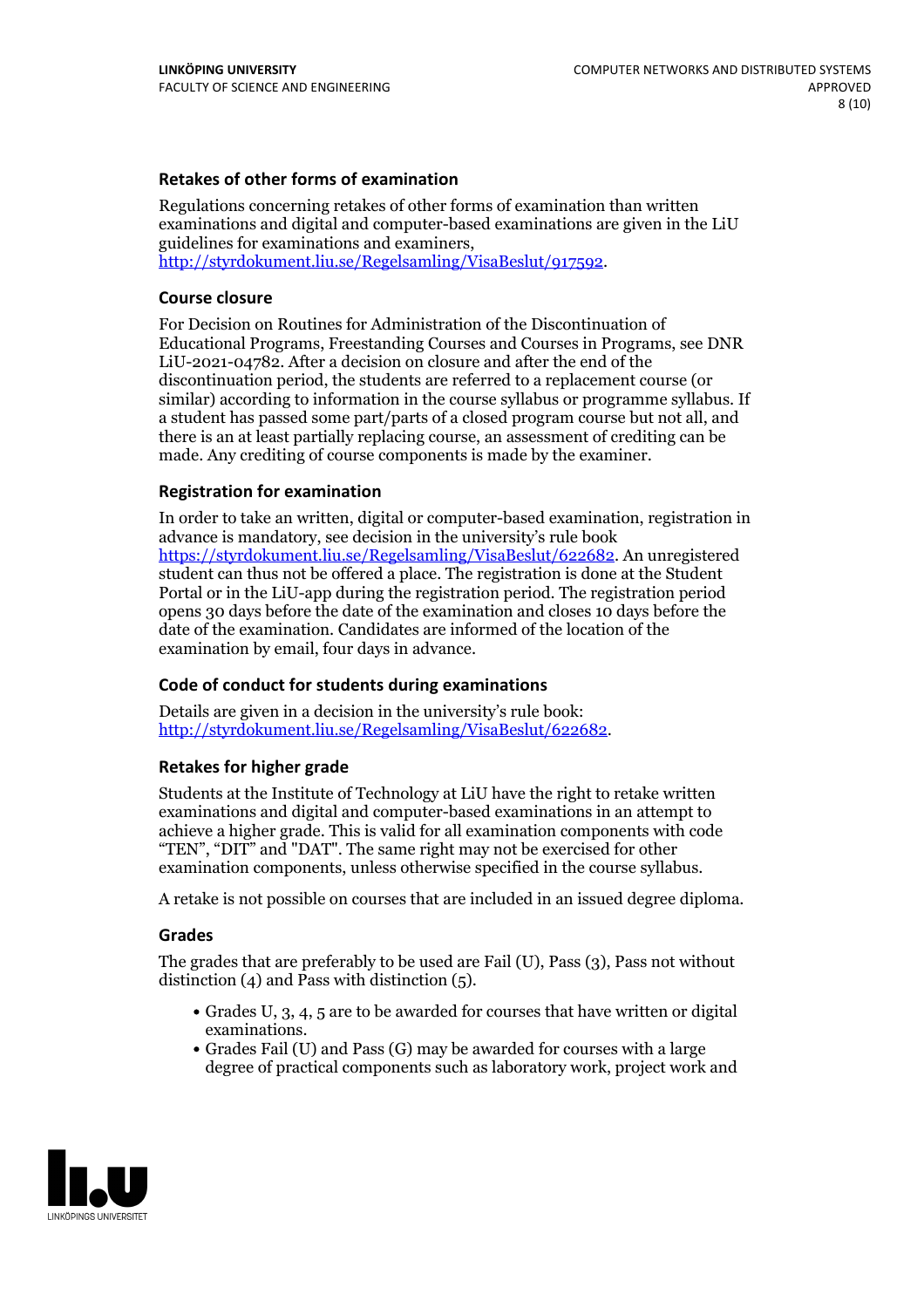group work.<br>• Grades Fail (U) and Pass (G) are to be used for degree projects and other independent work.

### **Examination components**

The following examination components and associated module codes are used at the Faculty of Science and Engineering:

- Grades U, 3, 4, 5 are to be awarded for written examinations (TEN) and
- digital examinations (DIT).<br>• Examination components for which the grades Fail (U) and Pass (G) may be awarded are laboratory work (LAB), project work (PRA), preparatory written examination (KTR), digital preparatory written examination (DIK), oral examination (MUN), computer-based examination (DAT), home
- assignment (HEM), and assignment (UPG).<br>• Students receive grades either Fail (U) or Pass (G) for other examination components in which the examination criteria are satisfied principally through active attendance such as tutorial group (BAS) or examination item
- (MOM).<br>• Grades Fail (U) and Pass (G) are to be used for the examination components Opposition (OPPO) and Attendance at thesis presentation (AUSK) (i.e. part of the degree project).

In general, the following applies:

- 
- Mandatory course components must be scored and given <sup>a</sup> module code. Examination components that are not scored, cannot be mandatory. Hence, it is voluntary to participate in these examinations, and the voluntariness must be clearly stated. Additionally, if there are any associated conditions to
- the examination component, these must be clearly stated as well.<br>• For courses with more than one examination component with grades U,3,4,5, it shall be clearly stated how the final grade is weighted.

For mandatory components, the following applies (in accordance with the LiU Guidelines for education and examination for first-cycle and second-cycle

[http://styrdokument.liu.se/Regelsamling/VisaBeslut/917592\)](http://styrdokument.liu.se/Regelsamling/VisaBeslut/917592):

If special circumstances prevail, and if it is possible with consideration of the nature of the compulsory component, the examiner may decide to replace the compulsory component with another equivalent component.

For possibilities to alternative forms of examinations, the following applies (in accordance with the LiU Guidelines for education and examination for first-cycle [http://styrdokument.liu.se/Regelsamling/VisaBeslut/917592\)](http://styrdokument.liu.se/Regelsamling/VisaBeslut/917592):

If the LiU coordinator for students with disabilities has granted a student the right to an adapted examination for a written examination in an examination hall, the student has the right to it.